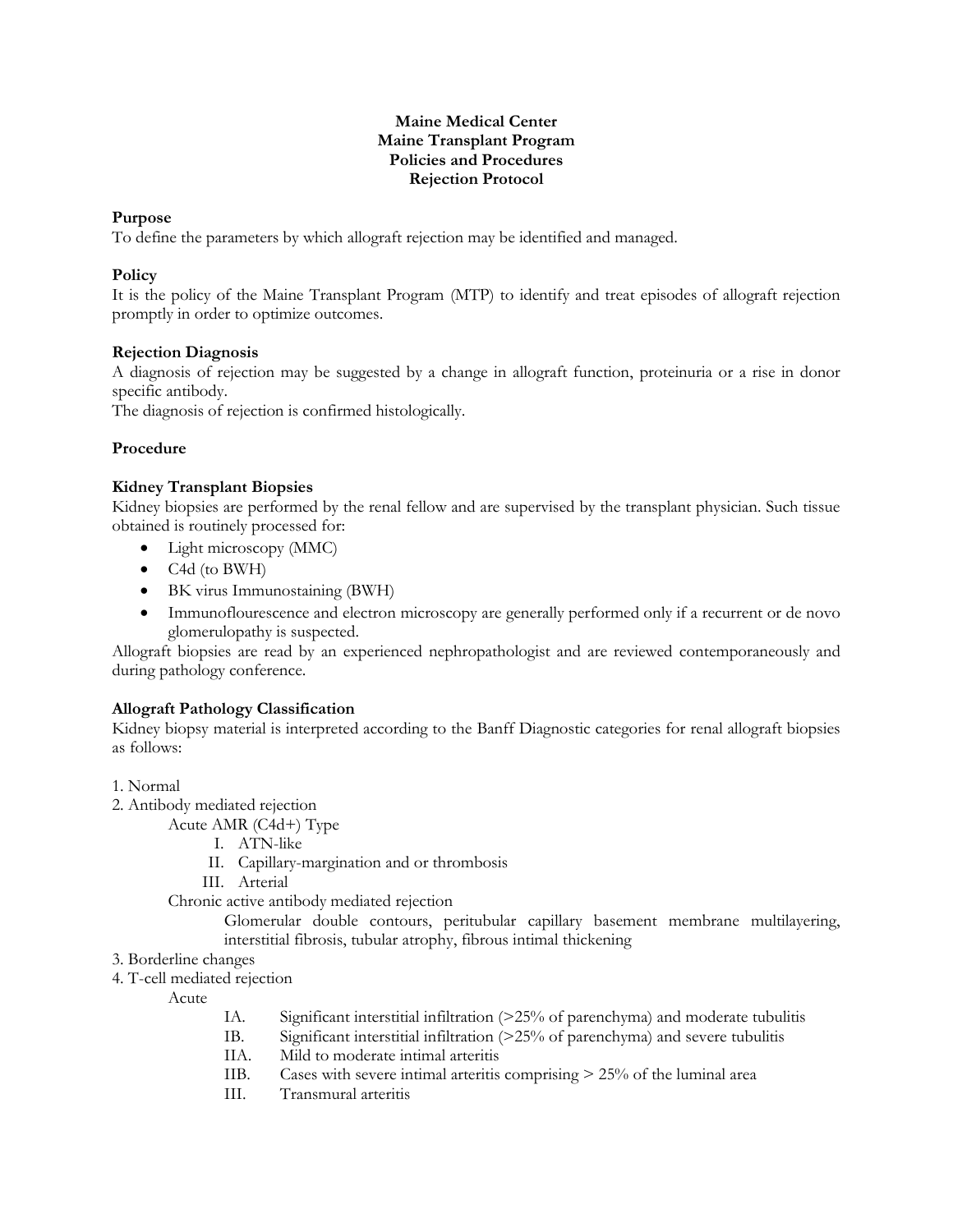Maine Medical Center Maine Transplant Program Policies and Procedures Rejection Protocol Page 2 of 4

Chronic active T cell mediated rejection

- 5. Interstitial fibrosis and tubular atrophy, no evidence of any specific etiology
	- Grade
- I. Mild  $\left( \langle 25\% \text{ of cortex} \rangle \right)$
- II. Moderate (26-50% of cortex)
- III. Severe (>50% of cortex)

6. Other: Categories not considered to be due to rejection. May coincide with categories 2-5.

#### **Principles of Rejection Management**

The nature of rejection dictates the intensity of rescue immunotherapy

The cause of rejection needs be identified

- Inadequate immunosuppression (under dosing, PK drug interactions)
- Non adherence to protocol which may be triggered any of the following issues:
	- o Financial
	- o Educational
	- o Psychiatric disorder
	- o Other
- Intercurrent events such as infection

Once parenteral rescue immunotherapy has been completed, patients will resume the oral steroid taper as follows:

Pred 30mg daily x 14d Pred 25mg daily x 14d Pred 20mg daily x 14d Pred 15mg daily x 14d Pred 10mg daily x 14d Pred 5mg daily to continue indefinitely

### **Rescue Immunotherapy**

#### **T cell Mediated Rejection**

*Mild (Banff 1a)*

Proposed outpatient steroid taper orally as follows

Pred 100mg daily x 3d Pred 80mg daily x 3d Pred 60mg daily x 3d Pred 40mg daily x 3d Pred 20mg daily x 3d Pred 10mg daily with taper to 5mg/d within 1 month

- Optimize antimetabolite dosing
- Optimize CI levels
- Consider switch to Tacrolimus

#### *Moderate Rejection (Banff 1b and above)*

- Pulse methylprednisolone cumulative dose 1.5 to 3gm dose to be decided based on intensity and chronicity of rejection
- Switch to Tacrolimus
- Thymoglobulin if unresponsive or patient is beyond 1 year post transplantation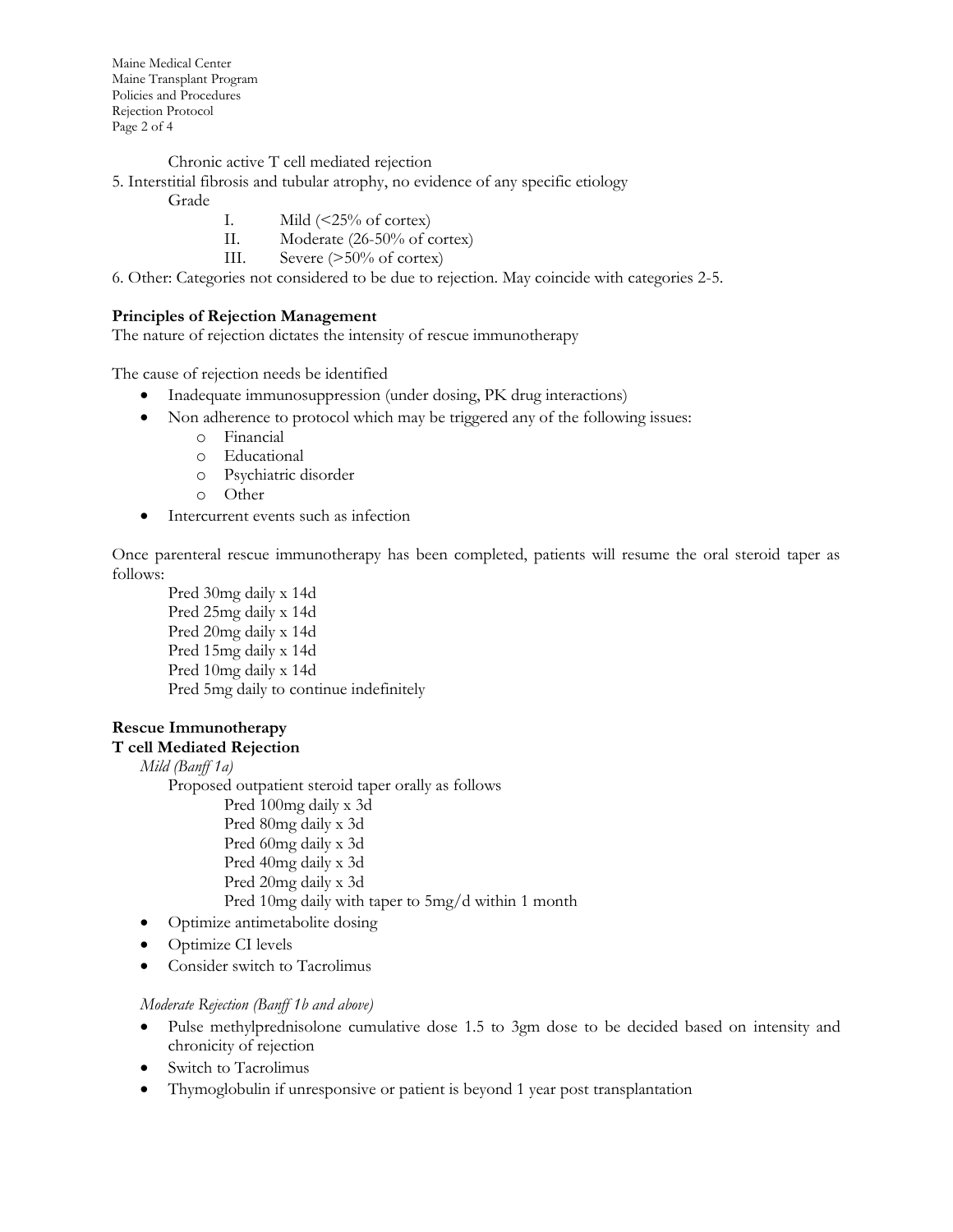Maine Medical Center Maine Transplant Program Policies and Procedures Rejection Protocol Page 3 of 4

*Vascular Rejection*

- Switch to Tacrolimus
- Methylprednisolone 500mg IV as single dose then
- Thymoglobulin 1.5mg/kg daily for up to 14 days with appropriate premedications

## **Antibody Mediated Rejection**

Diagnostic Criteria (need 3/4 to make Dx of AMR)

- Allograft dysfunction/AKI
- New or rising Donor Reactive Antibody titer
- Allograft histology
	- I: ATN
		- II: Cellular rejection-peritubular capillaritis
		- III: Vascular rejection
- Positive C4d staining

## **Antibody Mediated Rejection Treatment**

- Methylprednisolone 1gm daily x 3d followed by oral steroid taper above
- Plasmapheresis
	- o 1 plasma volume
	- o Frequency: Alternate Day
	- o Replacement fluid: Albumin
	- o Goal: 6 treatments
- IVIg  $(100mg/kg/day$  generally rounded to  $10g/d$ ) following pheresis.
- Consider rATG for antibody mediated vascular rejection
- Consider splenectomy, rituximab or eculizumab for refractory AMR

### **Non adherence**

Non or suboptimal adherence with immunosuppression is an underlying contributor to many cases of rejection, particularly beyond the first year following transplantation.

For patients with identified non adherence with immunosuppression, additional consultations with the following as deemed necessary:

- Transplant Pharmacy
- Financial Coordinator
- Social work
- Psychiatry

### **Antimicrobial Prophylaxis**

Patients who receive rescue immunotherapy for rejection are deemed to be at increased risk of infectious complications.

Patients who receive parenteral rescue immunotherapy will receive appropriate prophylaxis as described in the MTP policy "Antimicrobial Therapy" as follows:

- 1 month of oral candida prophylaxis
- PJP prophylaxis will be dictated by the intensity of rejection rescue therapy and will vary from 6 to 12 months.
- Antiviral prophylaxis is generally avoided though patients at risk for CMV will be screened by PCR